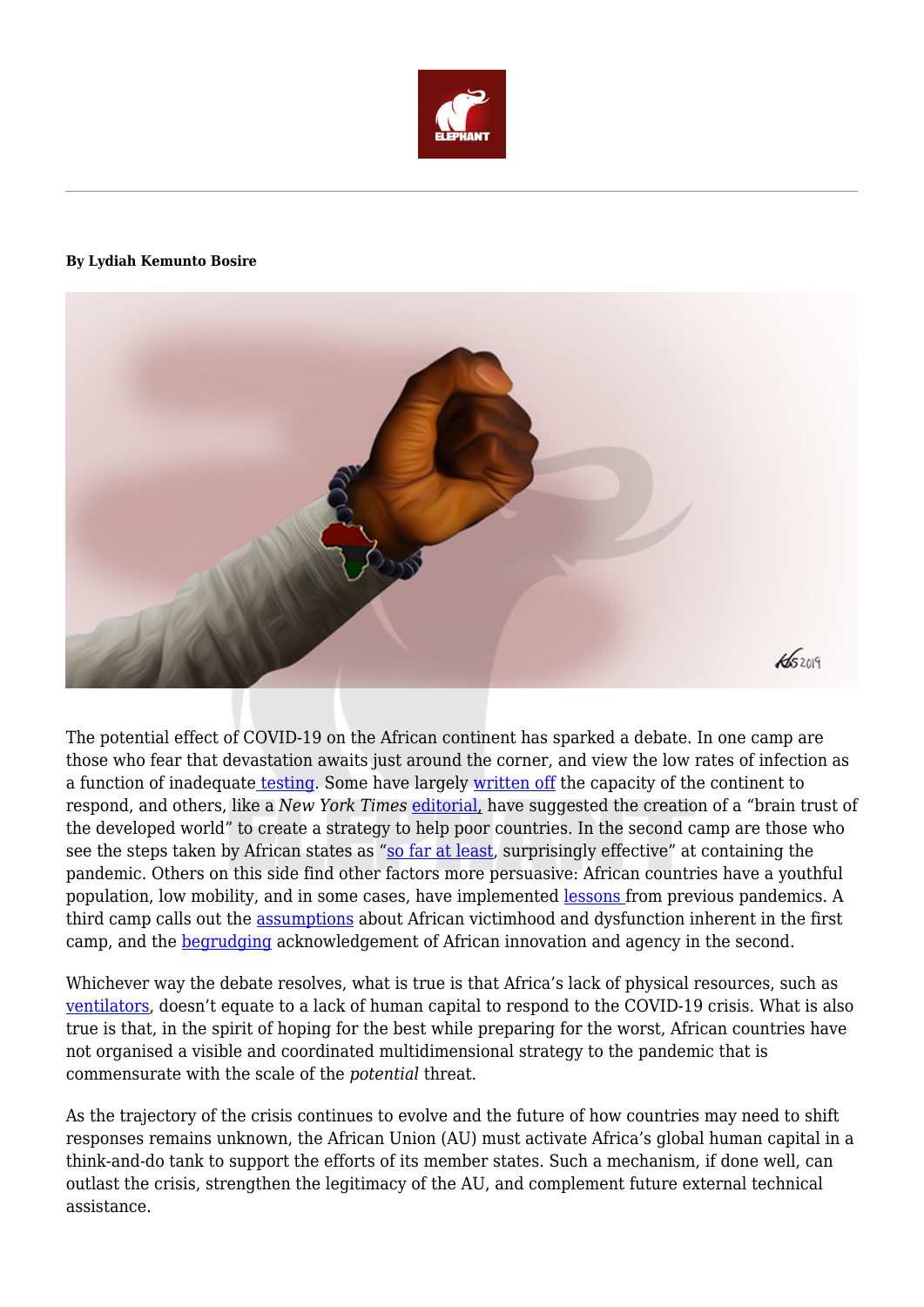First, the AU needs to provide visible **political leadership** internally and externally. Internally, this leadership is required to help AU member states deal with the considerable pain inflicted on African populations in the form of lockdowns and curfews, which are disrupting social and economic life. Even as some of these measures are starting to ease, many citizens of African countries are questioning whether these measures are contextually [appropriate.](https://www.bbc.com/news/world-africa-52268320) Therefore, the AU must provide its membership with some political cover.

The organisation is called to a new level of leadership; it should rewrite the rule book so that the continent doesn't travel the short path from disrupted transport routes to high food prices and widespread political protest. An AU-convened think-tank would serve as a listening mechanism for Africans. Such an innovation would work to ensure that citizens maintain their consent and adherence to national government actions intended to curb the pandemic, and avoid an entirely new crisis – the political one.

First, the AU needs to provide visible political leadership internally and externally. Internally, this leadership is required to help AU member states deal with the considerable pain inflicted on African populations in the form of lockdowns and curfews, which are disrupting social and economic life.

Externally, an organised response is practical. The initiative of the Africa Centres for Disease Control and Prevention (CDC) to [pool procurement](https://www.ft.com/content/72edfd6a-8300-4944-893d-54d08954df6f) of testing and personal protective equipment (PPE) commodities is a case in point. This has helped individual member states to stand a chance in tasks such as purchasing N95 masks, especially if a governor of a US state is directly competing for the same. We need a continent-wide approach in other areas – a donor from a Nordic capital should not have to call 54 separate governments in order to assess what support is needed across the continent.

Second, the AU must do more to help **mobilize resources**. While the AU is pushing forward [commendable](https://au.int/en/pressreleases/20200412/african-union-chair-president-cyril-ramaphosa-appoints-special-envoys) efforts advocating for [debt relief,](https://www.brookings.edu/blog/africa-in-focus/2020/04/18/covid-19-and-debt-standstill-for-africa-the-g-20s-action-is-an-important-first-step-that-must-be-complemented-scaled-up-and-broadened/) these remain insufficient in a context where an [estimated](https://www.mckinsey.com/featured-insights/middle-east-and-africa/finding-africas-path-shaping-bold-solutions-to-save-lives-and-livelihoods-in-the-covid-19-crisis) 30 per cent of the African workforce may be significantly impacted. African countries need lots of money. The AU needs people to help raise it – people to set priorities, write proposals, draft the talking points, and make presentations on the Zoom calls where funding commitments are made. People to create rapid, costed COVID-19 national plans and to weave arguments that show donors precisely what their money can buy.

Fundamentally, Africa needs people who can navigate global networks of influence, mobilise compelling evidence, and present the business case for a revolutionary financing model for global public goods. This is critical, because existing sources are unfit for the task. There has never been a better time to dust off innovations such as the [Tobin tax](https://www.bbc.com/news/business-15552412) (a small levy to financial transactions that goes into a global fund to mitigate existential threats everywhere). An AU-steered effort in this direction would be valuable for African and global citizens alike.

While the AU is pushing forward commendable efforts advocating for debt relief, these remain insufficient in a context where an estimated 30 per cent of the African workforce may be significantly impacted.

Finally, the AU must help its member states to engage with emerging technical knowledge and practice. Individual country choices across health and socio-economic fronts vary widely, without clear systematic processes to determine best courses of action. African governments are historically